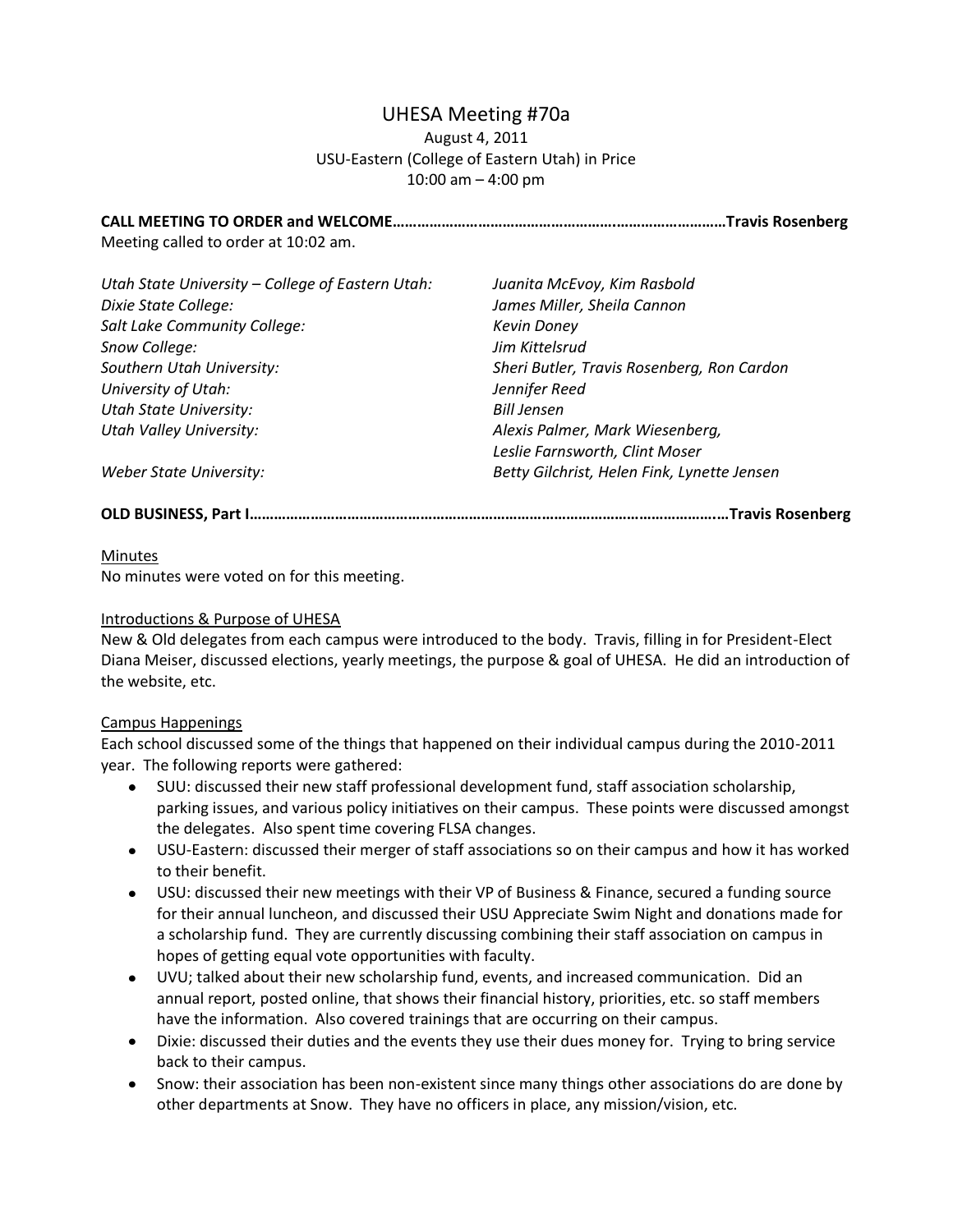# **FINANCIAL REPORT……………………………………………………………………………………..…………………….…Jim Kittelsrud**

There is approximately \$8,000 in the budget right now, but still have conference charges to cover. Started the new fiscal year with approximately \$7,300 in their account. Must maintain a \$5,000 minimum balance in the UHESA account but are doing fine with funds at present.

# **OLD BUSINESS, Part II……………………………………………………………………………..………………….…Travis Rosenberg**

Rather than a group activity, delegates opted for a parking benefit discussion. The following is a report:

- $\bullet$ Dixie: faculty & staff pay \$30 for two vehicles. Students pay \$20 per vehicle per year.
- SUU: faculty & staff pay \$0, but currently under review. Students pay \$12 per vehicle per year.
- Snow: faculty, staff, and students pay \$0 and they have no parking issues.
- CEU: faculty, staff, and students pay \$0 and they have no parking issues.
- UVU: faculty & staff pay \$0, but currently under review. Students pay between \$40 \$80 per vehicle per year depending on the lot. Free lot is still an option. Proposed fees for faculty, staff, and students next year is \$100 per vehicle per year. They are currently getting a new parking structure through bond of a new building.
- SLCC: faculty & staff pay \$42.50 per vehicle per year. Students pay \$35 per vehicle per year. Departments can chose to pay the fee for faculty & staff and the general sense is that this is done for the majority of faculty & staff.
- U of U: serious parking problems. Everyone pays, no free parking anywhere. Range is \$38 \$1,600 for reserved permit. The typical staff member pays \$276 per vehicle per year. Employees can by cheap parking permits for \$68; most students pay \$140 per vehicle per year. Campus does have good rapport with UTA so public transportation is available. They are working on two new parking structures at present.
- Weber: "A" permits for faculty & staff are \$106 per vehicle per year; "W" permits for students are \$68 per vehicle per year. \$2 permits for day passes; motorcycle permits are not required but must park in special parking. They currently have a free UTA option that the University supplements, but the routes are limited.
- USU: Faculty and staff pay between \$24 \$240 per vehicle per year. They have a free shuttle service, but only runs every 30 minutes. They have the Aggie Blue Bike system.

## **LEGISLATIVE REPORT……………………………………………………………………………………..……………………….…Bill Jensen**

Bill asked how each campus was handling the budget cuts. Discussion also occurred about how UHESA can have broader impact. How do we provide better education for our staff to better communication with legislators?

- Opted to continue with the UHESA letter staying consistent with our overall message
- Add a separate letter from UHESA to individual staff employees educating them on how to contact their legislators.
- Review presentation from Clint relating to the caucuses and how they work, etc.

# **NOMINATIONS FOR 2011-2012 BOARD……………………………………………………………………………Travis Rosenberg**

The following nominations were given for the 2011-2012 UHESA Executive Board & Committee Chairs. Due to the resignation of Diana Meiser as next year's president, a special election was held for the President role for 2011-2012.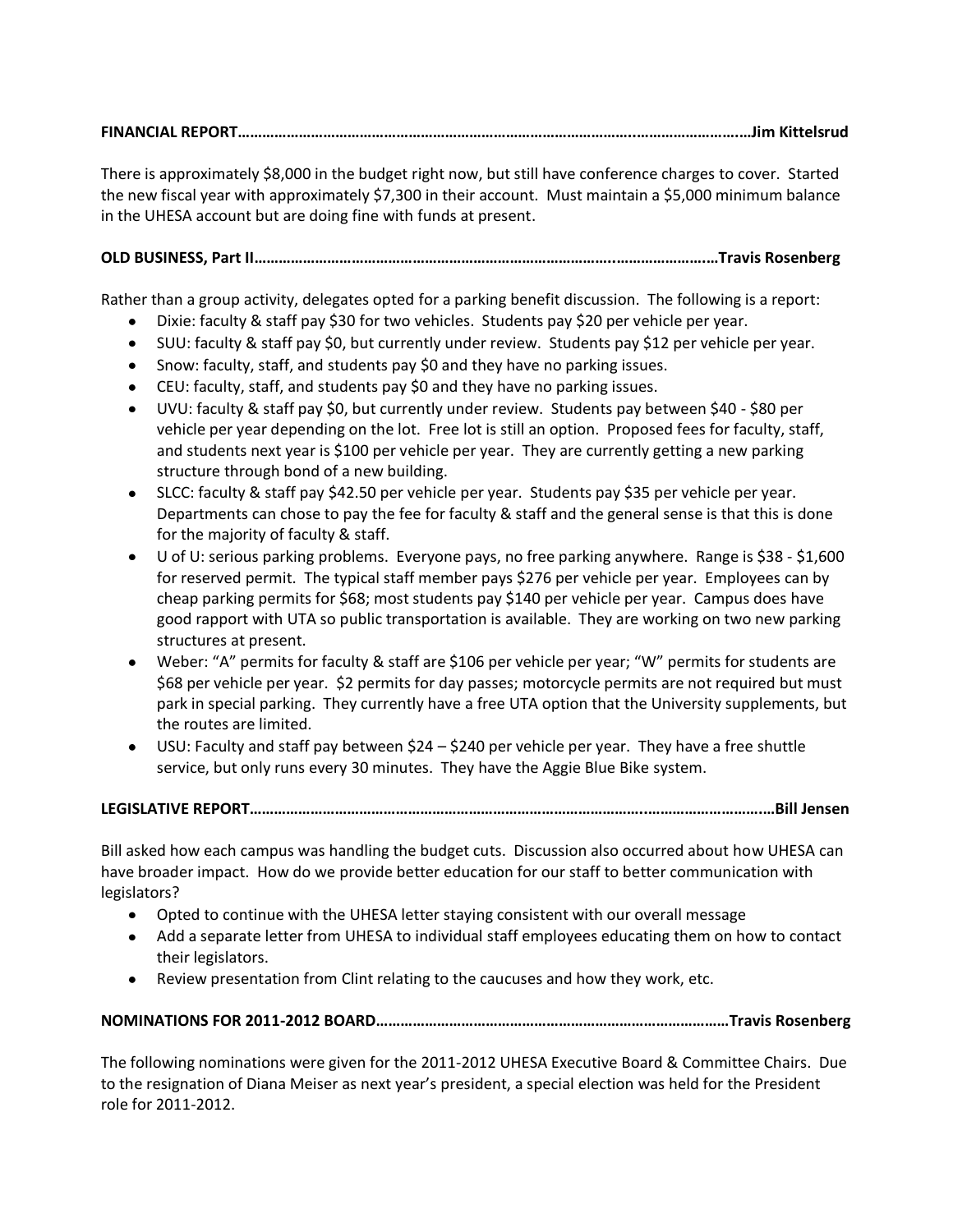President-Elect President<sup>\*</sup> Secretary President-President President Alexis Palmer, UVU Sheri Butler, SUU Sheila Cannon, Dixie Jennifer Reid, Utah Kim Rasbold, USU-Eastern Kristie Nielsen, Weber Bill Jensen, USU

Legislative Chair **PR/Media Chair** 

Bill Jensen, USU Travis Rosenberg, SUU

Elections will take place during tomorrow's meeting

Meeting was adjourned at 4:14 pm.

~~~~~~~~~~~~~~~~~~~~~~~~~~~~~~~~~~~~~~~~~~~~~~~~~~~~~~~~~~~~~~~~~~~~~~~~~~~~~~~~~~~~~~~~

#### UHESA Meeting #70b

August 5, 2011 USU-Eastern (College of Eastern Utah) in Price 9:00 am – 1:00 pm

**CALL MEETING TO ORDER and WELCOME……………………………………………….…………………………….…Clint Moser** Meeting called to order at 9:06 am.

*Utah State University – College of Eastern Utah: Juanita McEvoy, Kim Rasbold Dixie State College: James Miller, Sheila Cannon Salt Lake Community College: Kevin Doney Snow College: Jim Kittelsrud Southern Utah University: Sheri Butler University of Utah: Jennifer Reed Utah State University: Bill Jensen Utah Valley University: Alexis Palmer, Leslie Farnsworth, Clint Moser Weber State University: Betty Gilchrist, Helen Fink, Lynette Jensen*

**OLD BUSINESS, Part III…………………………………………………………………………………………………….………Clint Moser**

Clint gave a brief update on a report that was issued by the Commissioner Sederberg. He said Utah was one of the highest rated systems for efficiency in the nation. One of the main contributing factors is that our wages are lower than most other states. Utah is the third most efficient in the nation in generating degrees for the dollars spent. See the full report at [www.higheredutah.com](http://www.higheredutah.com/) .

**GUEST SPEAKER…………………………………………………………………………………………………….…………Juanita McEvoy**

Juanita introduced our guest speaker, Joe Peterson, the USU-Eastern Chancellor. The Chancellor talked about the role of USU-Eastern as a comprehensive regional college and the challenges that come with their distinct mission. They have combined the affinity of a land-grant college and a technical college. He talked about how the merger of CEU with USU has helped them redistribute their course enrollment and allow their professors to teach courses that would tend to have higher enrollment on their campus.

He talked about the challenges of a small college vs. a larger college. Question was asked with the Education 2020 plan predicting that 67% of residents will have some college degree, how is Eastern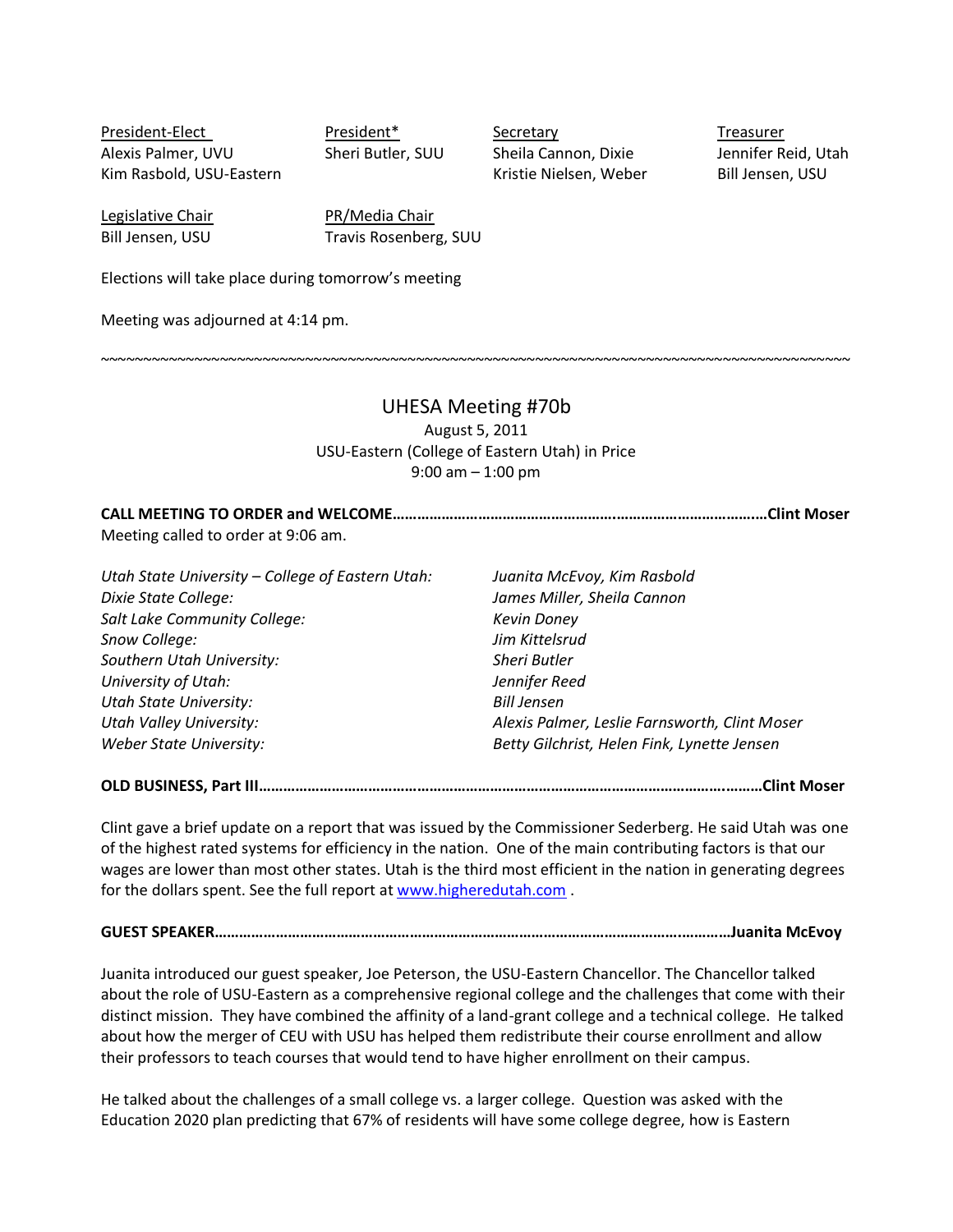addressing the challenge of high school students graduating with their associate degree. Chancellor Peterson said that they are aware of this issue and are working on concurrent enrollment and explained that it is still a long way off with a lot of work to do especially in the eastern counties of Utah.

He said that higher education is a unique culture that has a special situation for staff. With some discussion from the members present, one of the things that were expressed that help staff feel appreciated is communication.

# **LEGISLATIVE PRIORITIES….……………………………………………………………………………..……………………….…Bill Jensen**

Bill asked the delegates for what the UHESA legislative priorities should be for the new year. Jennifer Reed felt that if we are truly representing staff, one of our main focuses should be increased pay. This led to a discussion that we want to ask the legislature to increase funding to all higher education with no strings attached for distribution of funds. How specific do we need to be? Should we specify that each institution should be able to distribute funds in the most appropriate way for each school? Jennifer has a presentation that shows that for every dollar the legislature spends on higher education \$6.00 is returned to the community. Can we push a baseline for percentage of staff to faculty? We should capitalize on the 2020 plan and tell them that we are at our highest efficiency at this time and if you want us to be able to meet this plan, we need to receive support to accomplish this. Clint pointed out that we need to make sure that we addressing what the staff needs are statewide. We want to be positive and uplifting and support the 2020 plan. We would like to support the 2020 plan, but these are the things that we need to help us accomplish it: Fund higher education to allow us to continue to higher the highest quality individuals for the jobs and increase compensation for the staff that have continued to work through the rough economic times.

Bill asked for an updated list of legislative liaisons from each campus. The following list was made:

| <b>USU: Danine Dusting</b>              |  |
|-----------------------------------------|--|
| Snow:                                   |  |
| <b>USUE: Vickie Noyes</b>               |  |
| Weber: Brad Mortensen                   |  |
| SLCC:                                   |  |
| Dixie: O. C. Vanvalkenburg (Classified) |  |
| ? Professional                          |  |
| U of U: Jennifer Reed                   |  |
| <b>UVU: Clint Moser</b>                 |  |
| SUU: Linda Liebhardt                    |  |
|                                         |  |

## **ELECTIONS & MEETING SCHEDULE FOR YEAR….………………………………………………………………………Sheri Butler**

The meeting schedule for 2011-2012 was decided as such:

- November 11<sup>th</sup> In-Person Meeting: Dixie State College
- February  $16^{th}$  In-Person Meeting: Day at the Capitol in Salt Lake City
- May 11<sup>th</sup> In-Person Meeting: Salt Lake Community College  $\bullet$
- July 12<sup>th</sup> 13<sup>th</sup> In-Person Annual Conference: University of Utah

Each conference call during the other months will be on the Third Wednesday at 2:00 pm

Elections were reopened by Bill and seconded by James. Danene Dustin was nominated for Legislative Chair and added to the election ballot.